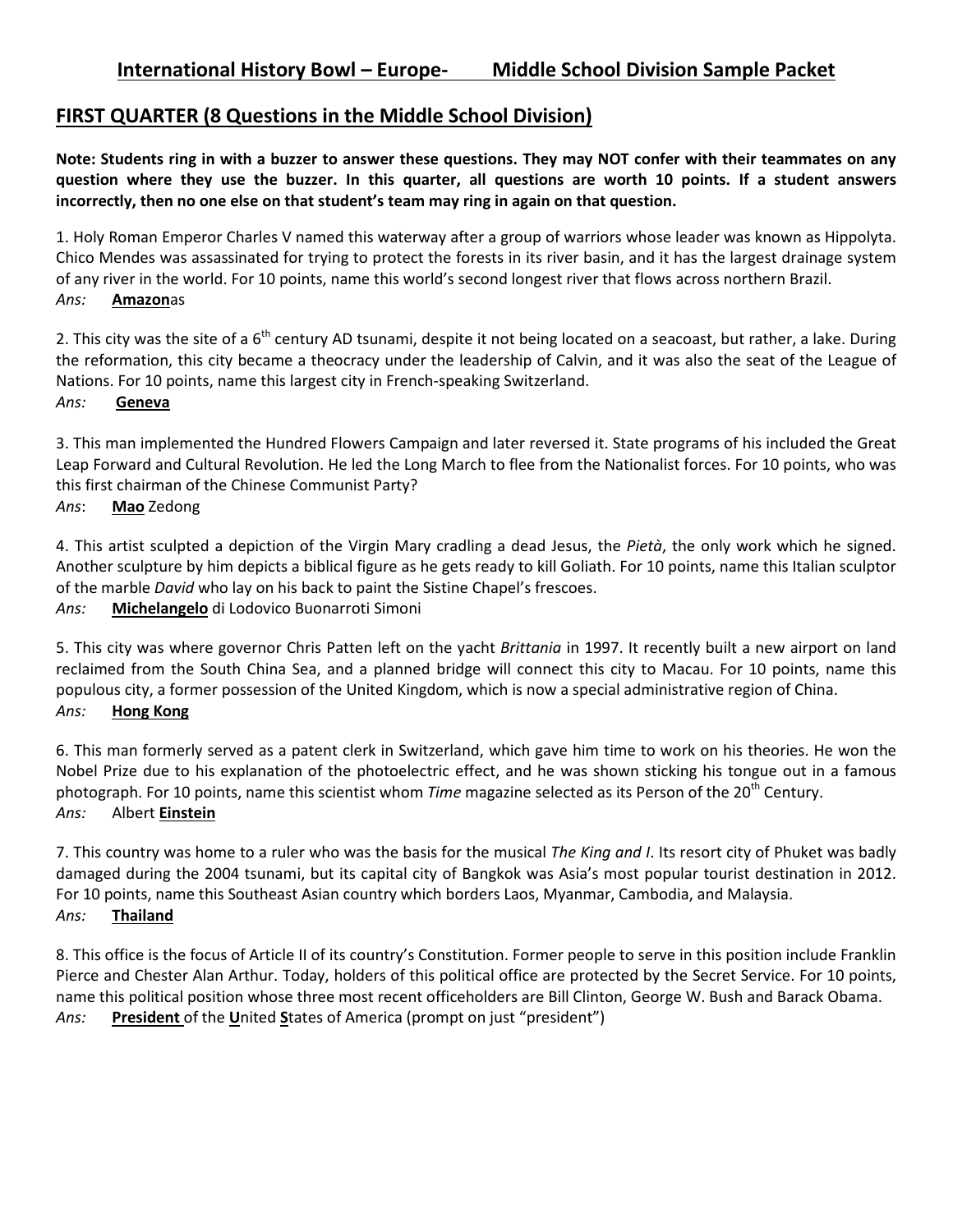# **SECOND QUARTER (6 tossup/bonus pairs in the Middle School Division)**

**Note: If a student gets a buzzer question right in this quarter, then their team gets a related bonus question on which the students may confer to come up with an answer. Both the buzzer questions and the bonus questions are each worth 10 points.**

1. This city-state declined in power following its defeat at the Battle of Leuctra. One of this city-state's kings known as Leonidas, once led a legendary stand of 300 warriors at the Battle of Thermopylae. For 10 points, name this Ancient Greek city-state, that was a rival of Athens and was known for its military prowess.

### ANS: **Sparta**

BONUS:Which ancient Greek conqueror built an empire stretching from Greece to what is now modern-day Pakistan?

## ANS: **Alexander the Great**

2. This city's tallest building surpassed Taipei 101 to claim the title of world's tallest building when it was built. The largest artificial indoor ski slope in the Middle East was constructed in a shopping mall in this city, which is also where a group of islands were built in the Persian Gulf in the shape of a palm tree. For 10 points, name this largest city in the United Arab Emirates.

### ANS: **Dubai**

BONUS:Which other city is the site of a new branch of the Louvre museum and is the capital of the UAE?

### ANS: **Abu Dhabi**

3. One of this empire's rulers built a hypostyle hall at Abu Simbel and defeated a Hittite army at Kadesh. Another of its rulers, Zoser, built a tomb at Saqqara with the assistance of the architect Imhotep. For 10 points, what was this empire once ruled by people such as Hatshepsut and Ramses the Great who were known as pharaohs?

### ANS: **Egypt**

BONUS:A nose and beard are missing from which famous Egyptian sculpture that sits in front of the pyramids at Giza?

## ANS: the Great **Sphinx**

4. This conflict featured a surprise invasion at the city of Incheon, led by Douglas MacArthur. One side in this conflict was led by Kim Il-Sung, while the other side received support from a United Nations coalition led by the USA. For 10 points, name this war fought in the 1950's on a namesake East Asian peninsula.

### ANS: **Korean War**

BONUS: Which Korean electronics giant has recently been involved in lawsuits with Apple, whom it is challenging for supremacy in the market for smartphones?

### ANS: **Samsung**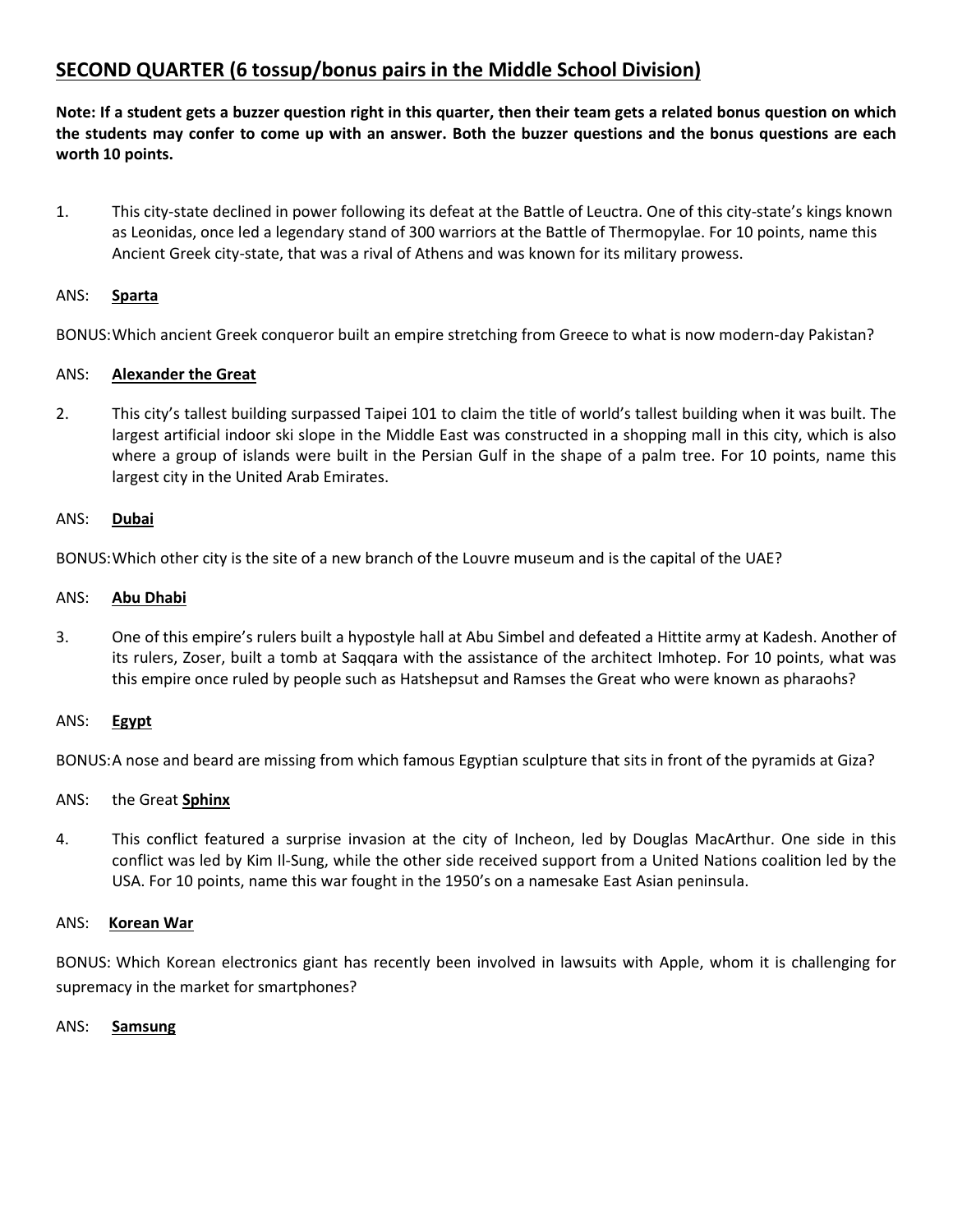5. This man's manipulation of the Ems Dispatch led to a war between his country and France. His social programs created the modern welfare state and he served mostly under Wilhelm I. For 10 points, name this "iron chancellor" who helped unify the German Empire, and who is the namesake of the capital of North Dakota.

## ANS: Otto von **Bismarck**

Bonus: Which famous landmark in Berlin, which is topped by a sculpture of a chariot, became a symbol of German unification during the Cold War when Germany was divided?

## ANS: **Brandenburg Gate** (or **Brandenburger Tor**)

- 6. 68 million years ago, lava-spewing in this country's Western Ghats created the namesake "traps" on its Deccan Plateau. This country's Telugu people live north of Chennai, which in 1996 changed its name from Madras. For 10 points, name this nation that is home to the ancient city of Varanasi on the Ganges River.
- ANS: Republic of **India** [or Bharat Ganarayja]

BONUS: Igneous rock from a million-year-long eruption created other traps in what remote Russian region east of the Ural Mountains?

ANS: **Siberia**

# **THIRD QUARTER (Six Questions Per Category in the Middle School Division)**

**Note: Questions are worth 10 points each. The trailing team selects first from one of the three categories. They have 60 seconds to answer these questions. The questions they hear and miss then go over to the other team. Thereafter, that team selects from one of the two remaining categories, and the process then reverses itself. Teams receive a 20 point bonus for getting all six questions correct. Buzzers are not used at all in this quarter; students may confer on each question. The first student on a team to look at the reader and give an answer will have that answer counted for the team.**

**Categories are: A World Traveler's Life List, World Leaders, and The History of Food and Drink**

# **A World Traveler's Life List**

- 1. Mughal emperor Shah Jahan built this mausoleum complex in Agra, India for his wife.
	- a. (**Taj Mahal**)
- 2. This amphitheater built in Rome was the site of gladiator combats.
	- a. (the **Colosseum**, or the **Flavian** amphitheater)
- 3. This iron structure was built in Paris to honor the French Revolution's centennial.
	- a. (the **Eiffel Tower**)
- 4. This port city in Spain is home to the Sagrada Familia Church and the Park Guell designed by Gaudi a. (**Barcelona**)
- 5. This Australian landmark has a roof resembling white sails and was actually built for symphony orchestras.
	- a. (**Sydney Opera House**)
- 6. Flooding often occurs outside St. Mark's Cathedral in this city on the Adriatic Sea.
	- a. (**Venice)**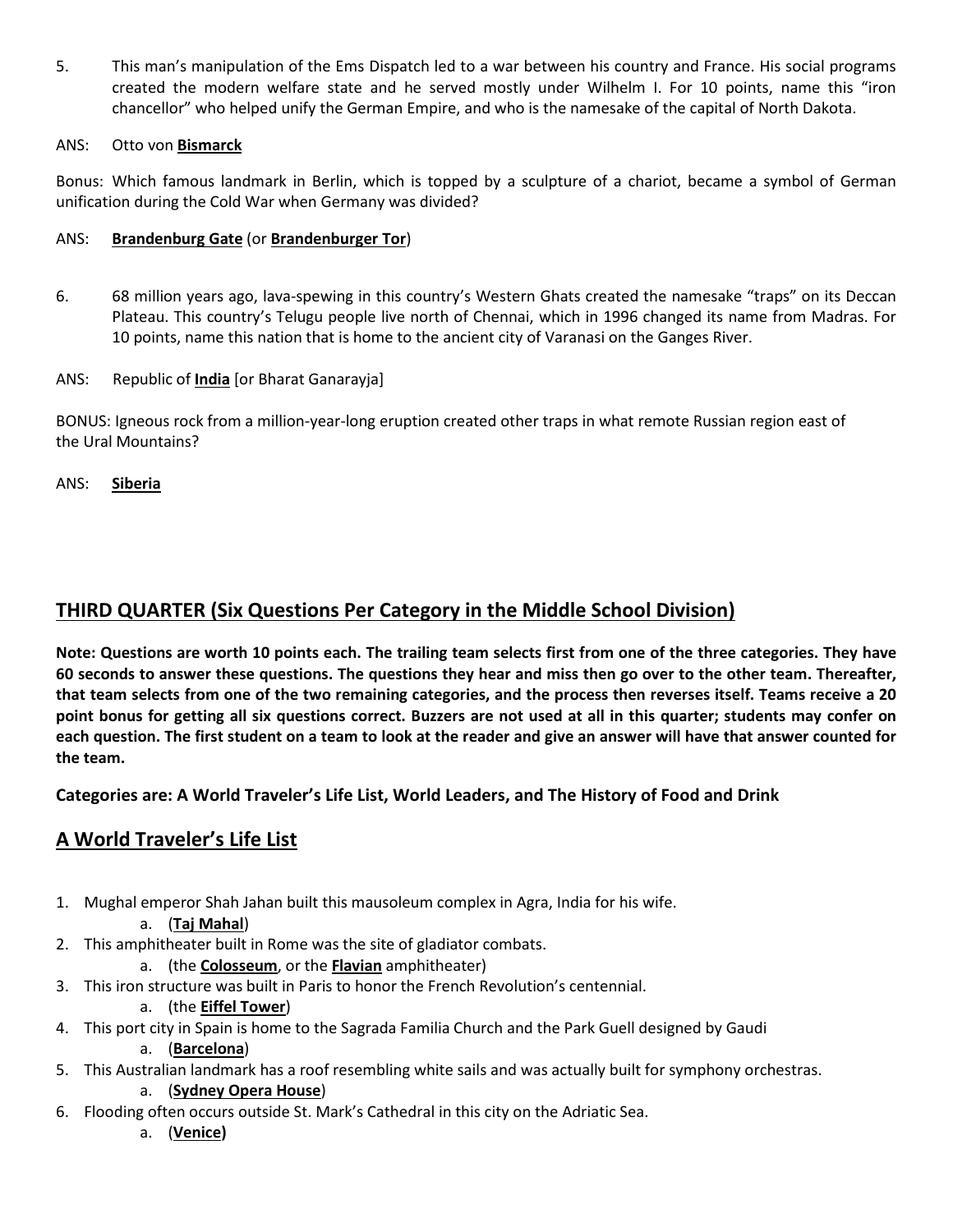# **World Leaders**

Given the world leader who has recently been making history; name the country that they are leading.

- 1. Angela Merkel, a chancellor who has been critical of Greece's economy
	- **a. (Germany)**
- 2. David Cameron, a Conservative Prime Minister
	- **a. (United Kingdom)**
- 3. Xi Jinping, who has recently succeeded Hu Jintao.
	- **a. (China)**
- 4. Francois Hollande, the second Socialist president of his country

## **a. (France)**

- 5. Dilma Rousseff, who as president is getting ready for the 2014 World Cup and 2016 Olympics in Rio **a. (Brazil)**
- 6. Shinzo (**pr. AH-bay**) Abe who has returned for a second time as Prime Minister
	- **a. (Japan)**

# **History of Food and Drink**

1. Marie Antoinette allegedly said of the French peasants, "Let them eat" what?

a. (**cake**)

2. Which type of staple food, farmed on paddies, has recently been stockpiled in Thailand?

a. (**rice**)

- 3. John Chapman, better known by a nickname, traveled the Midwest USA planting what kind of fruit tree? a. (**Apple**) (Accept: Johnny Appleseed)
- 4. Early wheat cultivation led to what nickname being given to the arc from the Persian Gulf to Egypt?

a. (**Fertile Crescent**)

5. Which drink became popular in Western Europe after retreating Turks left bags of beans outside Vienna?

# a. (**Coffee**)

6. Which continent did the potato originate from?

a. (**South America)**

# **FOURTH QUARTER (8 Questions in the Middle School Division)**

**Note: Questions are worth 30 points, if a student rings in and answers correctly at the point where the reader is still reading in the bold and underlined portion. Questions are worth 20 points if a student rings in and answers correctly where it is only in bold.** Otherwise, if a student rings in during the plain text portion, it is worth 10 points each. Students are not notified when the point value changes until after they have answered correctly.

- 1. **Both Rob Hall and Scott Fischer died at this location during the extremely deadly year of 1996. This location was the subject of the Jon Krakauer book (+)** *Into Thin Air***. George Mallory died here in 1924, although it has been theorized that he, and not the 1953 expedition of Tenzing Norgay and Sir Edmund Hillary, was actually the first to reach the (\*)** summit of this mountain. For 10 points, name this peak in the Himalayas, the highest mountain on Earth.
- ANS: Mount **Everest** [or **Chomolungma**; or **Sagarmatha** prompt on China; prompt on Nepal]